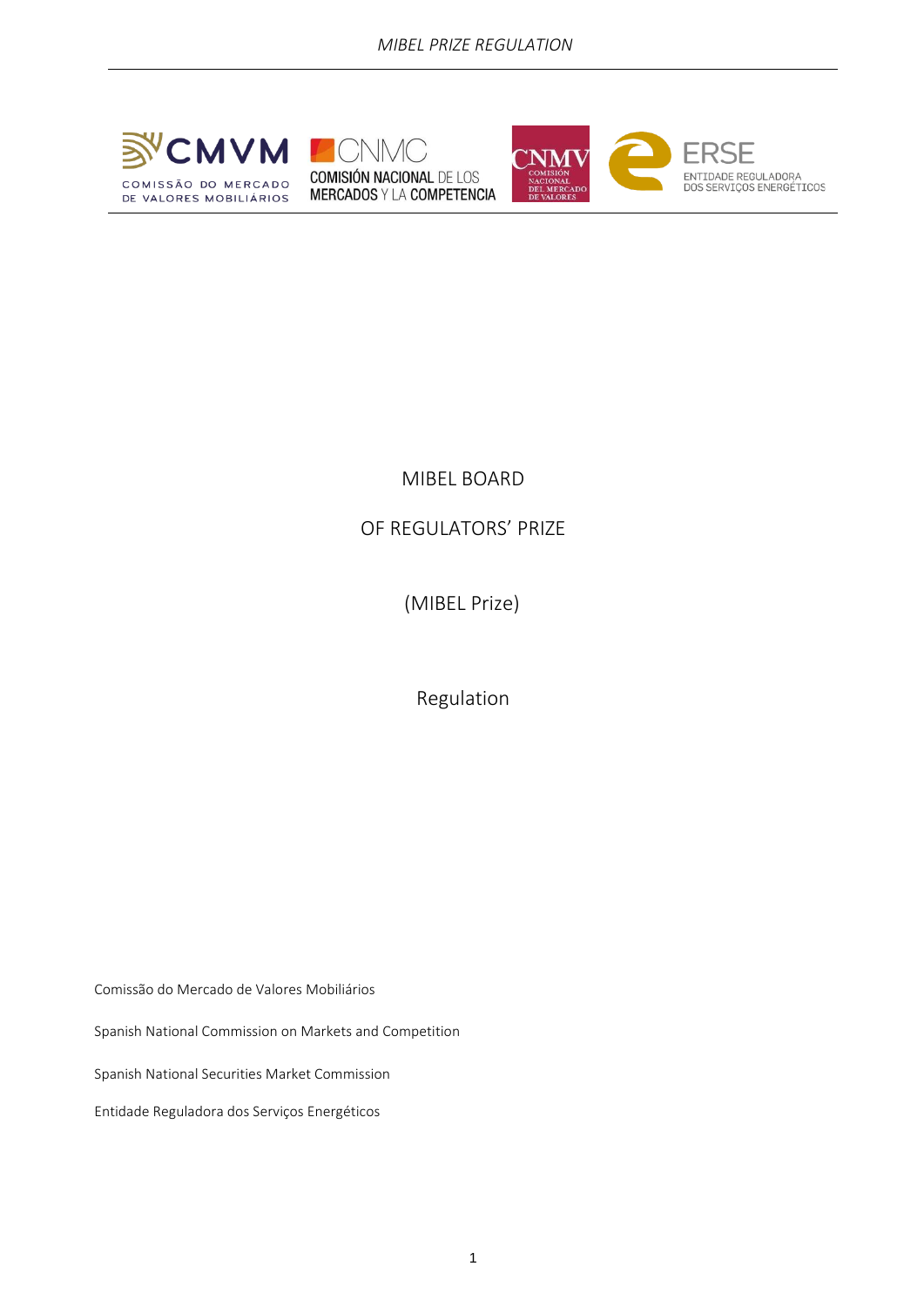# "MIBEL Prize" Regulation

# Article 1

# Objectives

- 1. The MIBEL Prize aims to recognise the best academic and research works, either original or published at most six months before its submission to the Award, which can contribute to deepen the topics identified for each edition in the MIBEL context.
- 2. The MIBEL Prize is awarded by the Board of Regulators of the Iberian Electricity Market, in short the "Board of Regulators".

# Article 2

# Announcement of the call for the Prize

- 1. The Board of Regulators will announce the call for the Prize, without a defined periodicity, taking into account the objectives established for the Prize.
- 2. The announcement of the Prize must contain:
	- a. The topic or topics to be covered in the academic and research papers admitted to the Prize;
	- b. The deadline for the submission of papers, which cannot be more than 12 (twelve) months or less than 6 (six) months from the date of the announcement of the call for the prize;
	- c. The composition of the MIBEL Prize's Jury;
	- d. The identification of the rules and procedures applicable to the MIBEL Prize, as well as the means and formats for the submission of the papers.
- 3. The rules of the announcement, may be modified, afters its publication, on an exceptional basis by the Board of Regulators, provided that the reasons for such modification are duly justified.

# Article 3

#### Eligible works

- 1. The works must adhere to the topic of study/research corresponding to the call for the prize in each edition.
- 2. Authors of any nationality can submit an entry for the MIBEL Prize.
- 3. Works must be submitted in Spanish, Portuguese or English, and works from one or more authors are accepted
- 4. Each author can submit one work, individually or collectively, in each edition of the MIBEL Prize.
- 5. The works can be theoretical, theoretical and empirical or only empirical.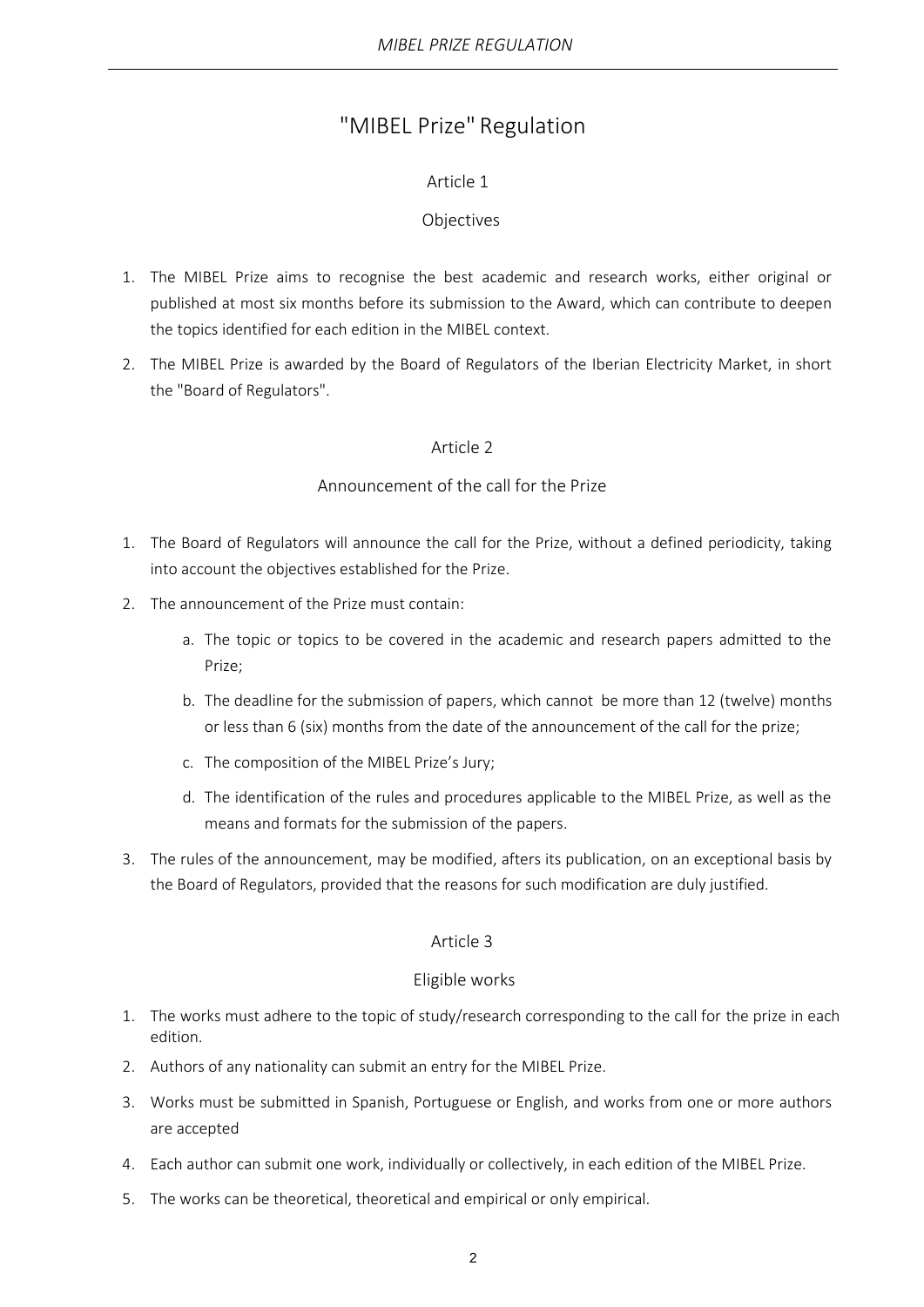- 6. Works that have been published in other media, in the six months prior to the date of submission to the Prize, may be accepted.
- 7. Works by authors belonging to the authorities of the Board of Regulators will not be admitted.

#### Article 4

#### Applications

- 1. Applications must be addressed to the Board of Regulators, via the e-mail address provided for this purpose on its website [\(premiomibel@mibel.com\)](mailto:premiomibel@mibel.com), or to the postal address or physical registry, of any of the four authorities that make up the Board of Regulators (the Portuguese Securities Market Commission (Comissão do Mercado de Valores Mobiliários, CMVM), the Spanish National Commission on Markets and Competition (Comisión Nacional de los Mercados y la Competencia, CNMC), the Spanish National Securities Market Commission (Comisión Nacional del Mercado de Valores, CNMV) and the Portuguese Energy Services Regulatory Authority (Entidade Reguladora dos Serviços Energéticos, ERSE), including the following mandatory elements:
	- a. In the case of submission via email: a copy of the work in Word or PDF format, with "MIBEL Prize" as the subject.
	- b. If sent by post or through the physical Registry: a printed copy of the work and an electronic copy, in Word or PDF format, in a sealed envelope, with "MIBEL Prize" written on the envelope.
	- c. Regardless of the form of submission, the following must be specified:
		- i. The title of the work and its completion date;
		- ii. Full name(s) of the author(s) of the work;
		- iii. Address, telephone number and email of the author(s);
		- iv. Curriculum vitae of the author(s);
		- v. Declaration signed by the author(s) confirming that the work submitted is entirely and exclusively theirs;
		- vi. Information, if applicable, of the publication of the work submitted, at the latest, in the six months prior to the date of submission to the Prize.
		- vii. Consent of the author(s) to the processing of personal data related to the MIBEL Prize.
- 2. The works admitted to the MIBEL Prize must meet the following requirements:
	- a. Have an Executive Summary of a maximum of two pages, in Portuguese or Spanish and, mandatorily, also in English;
	- b. Contain a maximum of 2,000 characters per page, without spaces and a maximum of 40 pages excluding appendices.
- 3. Submission of the application presumes acceptance of all the conditions of the present Regulation,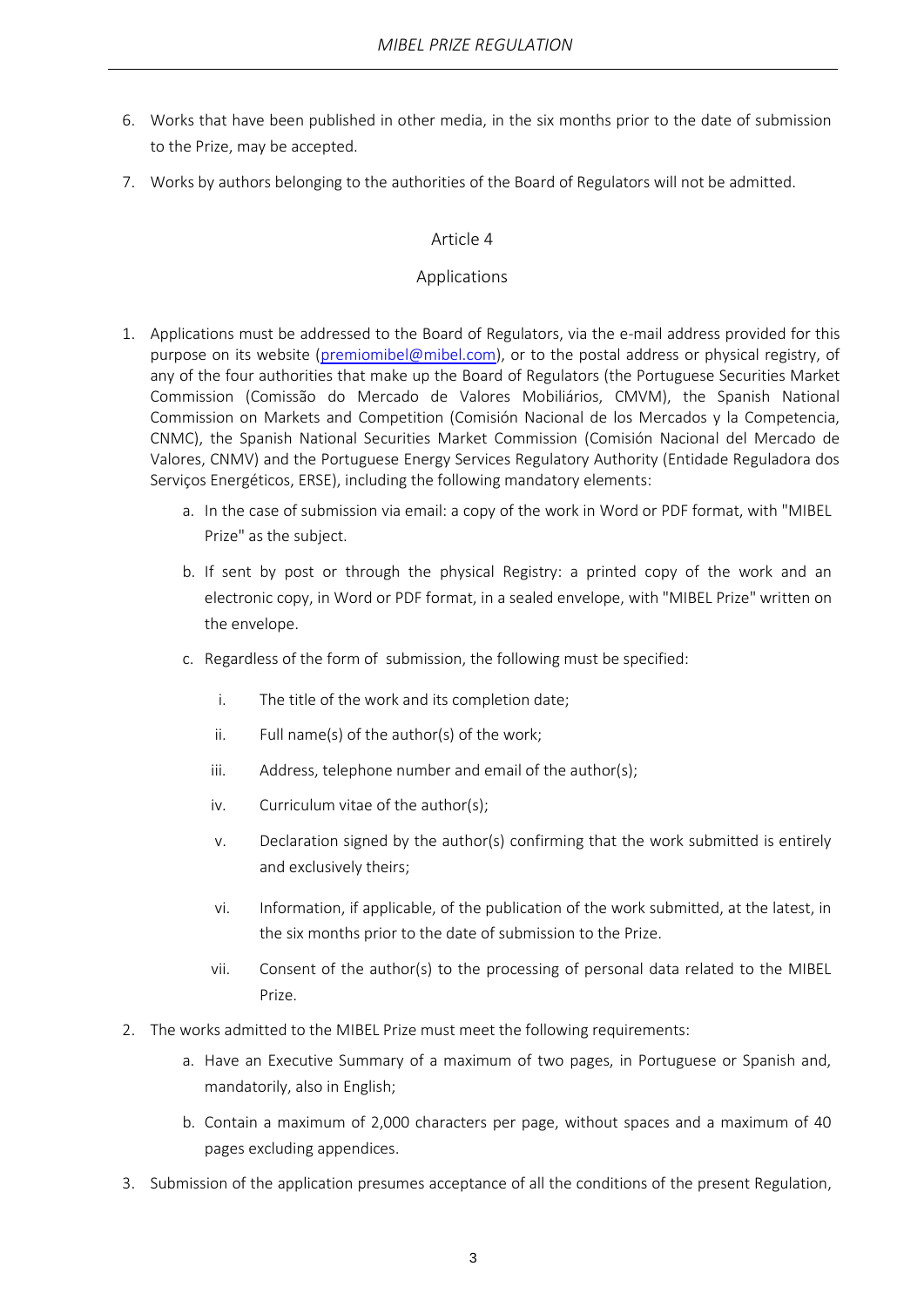with the candidate(s) assuming responsibility for the authorship of the work and for any possible instances of use of third-party copyright.

- 4. Verification of fulfilment of the requirements for admission of applications is the responsibility of the Technical Committee of the MIBEL Board of Regulators, which has a period of up to 10 working days to send the list of admitted applications to the MIBEL Prize Jury and to notify candidates, as appropriate, of the reasoned acceptance or rejection of their applications.
- 5. The winner of the MIBEL Prize will be announced on the website of the Board of Regulators, and also on the websites of each of the authorities of the Board of Regulators, as well as in other appropriate media.
- 6. The announcement mentioned in the previous paragraph will include the identification of the topic chosen for the prize in each edition, as well as the deadlines and other detailed information.

#### Article 5

#### Prize

- 1. The MIBEL Prize is endowed with 10,000 euros (ten thousand euros).
- 2. The MIBEL Prize may not be awarded or may be shared by more than one work. In the latter case, the amount of the prize will be divided equally between the award-winning works.
- 3. Honorable mentions may be given to works that, without winning an award, deserve recognition for their merit.

#### Article 6

#### Announcement and award ceremony

- 1. The MIBEL Award ceremony will take place at the location, date and time set by the Board of Regulators.Authors will be notified of the classification of the works in in advance of the MIBEL Prize delivery.
- 2. The Board of Regulators may publish the award-winning works, including in book format.

#### Article 7

#### MIBEL Prize Jury

- 1. The Jury of the MIBEL Prize will is composed by four members, including three personalities of recognised merit and competence, invited by the Board of Regulators, and chaired by the authority that holds the presidency of the Board of Regulators.
- 2. The Prize Jury is constituted for each edition and its composition is announced in the call for the MIBEL Prize.